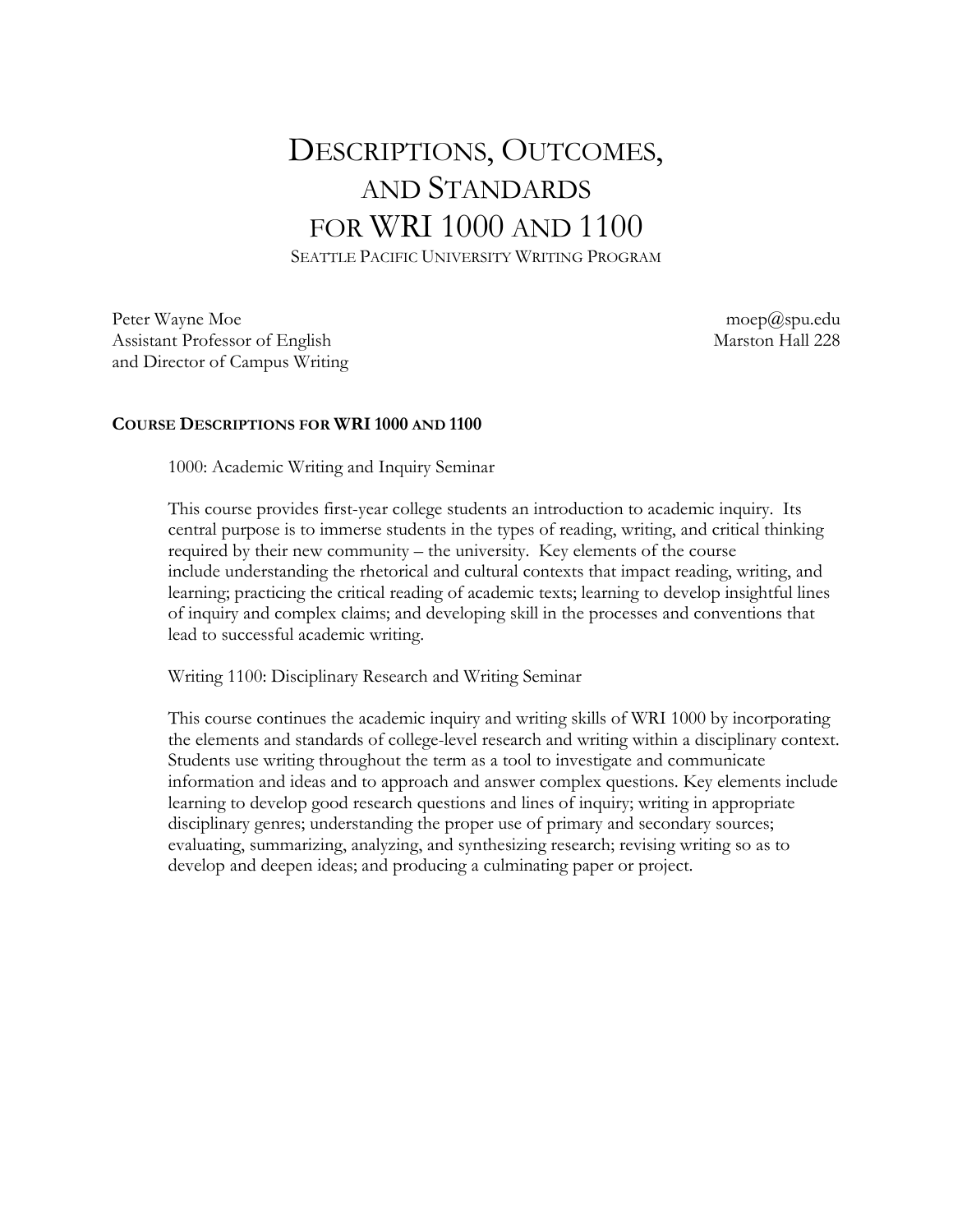## **COURSE OUTCOMES**

The outcomes for both WRI 1000 and 1100 draw upon the Council of Writing Program Administrator's Outcomes Statement for First-Year Composition, approved 17 July 2014. See also *WPA: Writing Program Administration* 38.1 (Fall 2014): 129-43.

Outcomes for both courses are offered here to show the sequence from 1000 to 1100.

At the end of each course, students will be able to:

|                         | 1000                                                                                                                                                                                                                            | 1100                                                                                                                                                                                                                                                     |
|-------------------------|---------------------------------------------------------------------------------------------------------------------------------------------------------------------------------------------------------------------------------|----------------------------------------------------------------------------------------------------------------------------------------------------------------------------------------------------------------------------------------------------------|
| Rhetorical<br>Knowledge | Demonstrate understanding of<br>the relationship between writer,<br>reader, text, and medium in<br>various genres of academic<br>writing (summary, paraphrase,<br>synthesis, argument, and<br>narrative)                        | Understand and use the appropriate<br>types of writing (genres) that<br>communicate knowledge and ideas in<br>this discipline                                                                                                                            |
| <b>Critical Inquiry</b> | Ask good questions of the texts<br>they read and write, attending<br>especially to relationships<br>between assertion and evidence,<br>to patterns of organization, and<br>to the interplay of verbal and<br>nonverbal elements | Understand and use the kinds of<br>questions, problems, and evidences that<br>are important in this discipline<br>Locate, analyze, evaluate, synthesize, and<br>use disciplinary research materials both<br>primary and secondary                        |
| <b>Process</b>          | Practice flexible strategies for<br>reading, drafting, revising, and<br>editing texts                                                                                                                                           | Develop a researched writing project<br>through multiple drafts, using writing as<br>a tool for the discovery, refinement, and<br>communication of ideas                                                                                                 |
| Conventions             | Negotiate the conventions of<br>academic writing, including<br>grammar, spelling, and citation,<br>exploring the concerns that<br>motivate each                                                                                 | Produce writing that is suitable for the<br>field, occasion, or genre in its use of<br>claims, evidence, structure, diction, and<br>citation<br>Understand how conventions for<br>structure, style, and citation vary among<br>genres in this discipline |